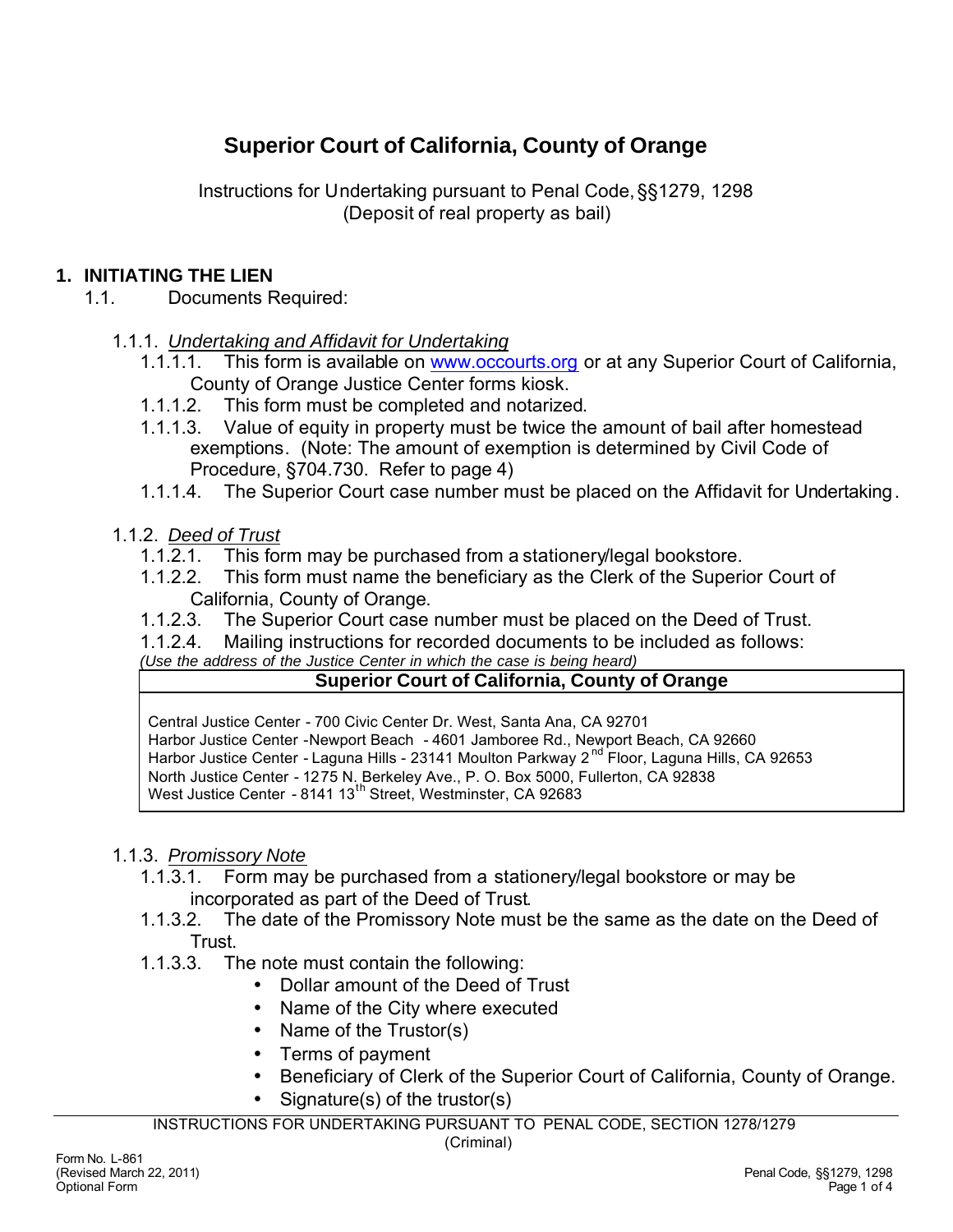#### 1.1.4. *Grant Deed*

- 1.1.4.1. This form must verify ownership of the property.
- 1.1.4.2. This form must be a certified copy.
- 1.1.4.3. This form must be the current deed on file at the County Recorder's Office in the county where the property is located.

#### 1.1.5. *Uniform Residential Appraisal Report*

- 1.1.5.1. This must be obtained from a real estate appraiser licensed by the State of California.
- 1.1.5.2. This must be dated within one week of the Affidavit for Undertaking.
- 1.1.5.3. This must establish the current property value.
- 1.1.6. *Preliminary Title Report*
	- 1.1.6.1. Available for a fee from a title company.

# **2. FILING PROCEDURE**

- 2.1. Deliver documents to the Criminal Operations Division of the Justice Center where the case is being heard.
	- 2.1.1. The Criminal Operations clerk will review the documents to determine that the packet is complete and correct.
	- 2.1.2. The documents will be forwarded to the judge for approval and signature by the clerk.
	- 2.1.3. Once approved, a certified copy of the Undertaking and the original Deed of Trust will be returned to the submitting party for recording. (NOTE: This does not release the defendant.)

### **3. RECORDING THE DOCUMENTS**

- 3.1. The submitting party must take the certified copy of the Undertaking and the original Deed of Trust to the County Recorder's Office in the county where the property is located.
	- 3.1.1. Any fee charged by the County Recorder's Office must be paid by the submitting party.
- 3.2. Original recorded documents will be mailed by the County Recorder's Office to the Superior Court address listed on the Deed of Trust.

# **4. RELEASING THE DEFENDANT**

- 4.1. The court will order the release of the defendant when one of the following occurs:
	- The submitting party delivers to the Justice Center the certified, recorded copy of the Undertaking *and* the certified recorded copy of the Deed of Trust (each with the County Recorder's instrument number affixed to them). OR
	- The Justice Center receives in the mail from the County Recorder's Office the certified, recorded copy of the Undertaking *and* the original Deed of Trust (each with the County Recorder's instrument number affixed to them).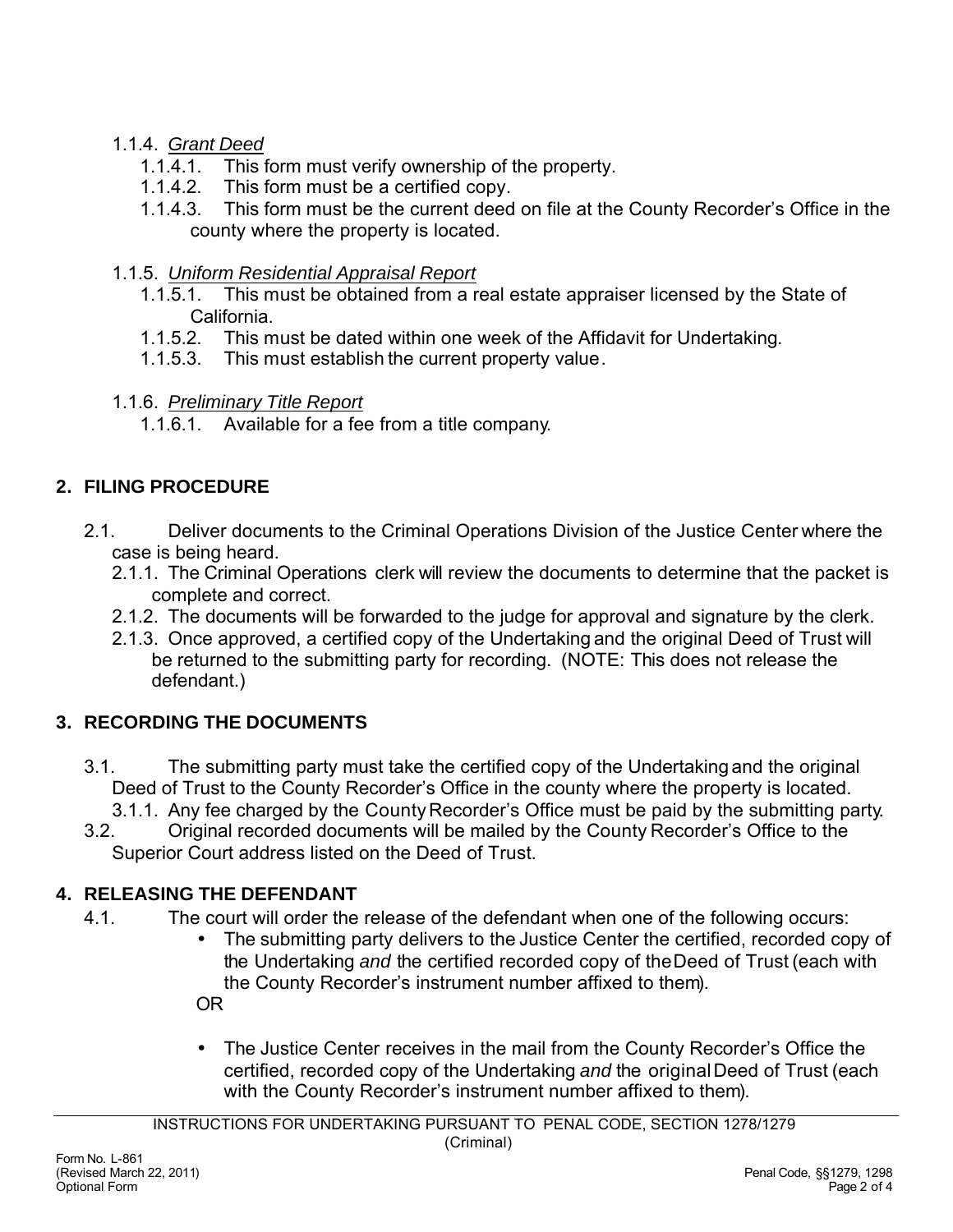# **5. RELEASING THE LIEN**

- 5.1. The court must order exoneration of the property bond before the lien may be released.
- 5.2. Documents required:
	- 5.2.1. Order withdrawing Lien on Real Property Posted as Bail
		- 5.2.1.1. This form is available on www.occourts.org or at any Superior Court of California, County of Orange Justice Center forms kiosk.
	- 5.2.2. Deed of Full Reconveyance
		- 5.2.2.1. This form is available on www.occourts.org or at any Superior Court of California, County of Orange Justice Center forms kiosk.

# **6. FILING PROCEDURE FOR RELEASING THE LIEN**

- 6.1. Deliver documents to the Criminal Operations Division of the Justice Center where the case is being heard.
- 6.2. The documents will be referred to a judge to sign the Order Withdrawing the Lien.
- 6.3. Once signed, a certified copy of the Order Withdrawing Lien and the original Deed of Reconveyance will be returned to the submitting party for recording.

# **7. RECORDING THE DOCUMENTS**

- 7.1. The submitting party must take the certified copy of the Order Withdrawing the Lien and the original Deed of Reconveyance to the County Recorder's Office in the county where the property is located.
	- 7.1.1. Any fee charged by the County Recorder's Office must be paid by the submitting party.
- 7.2. Original recorded documents will be mailed by the County Recorder's Office to the submitting party.